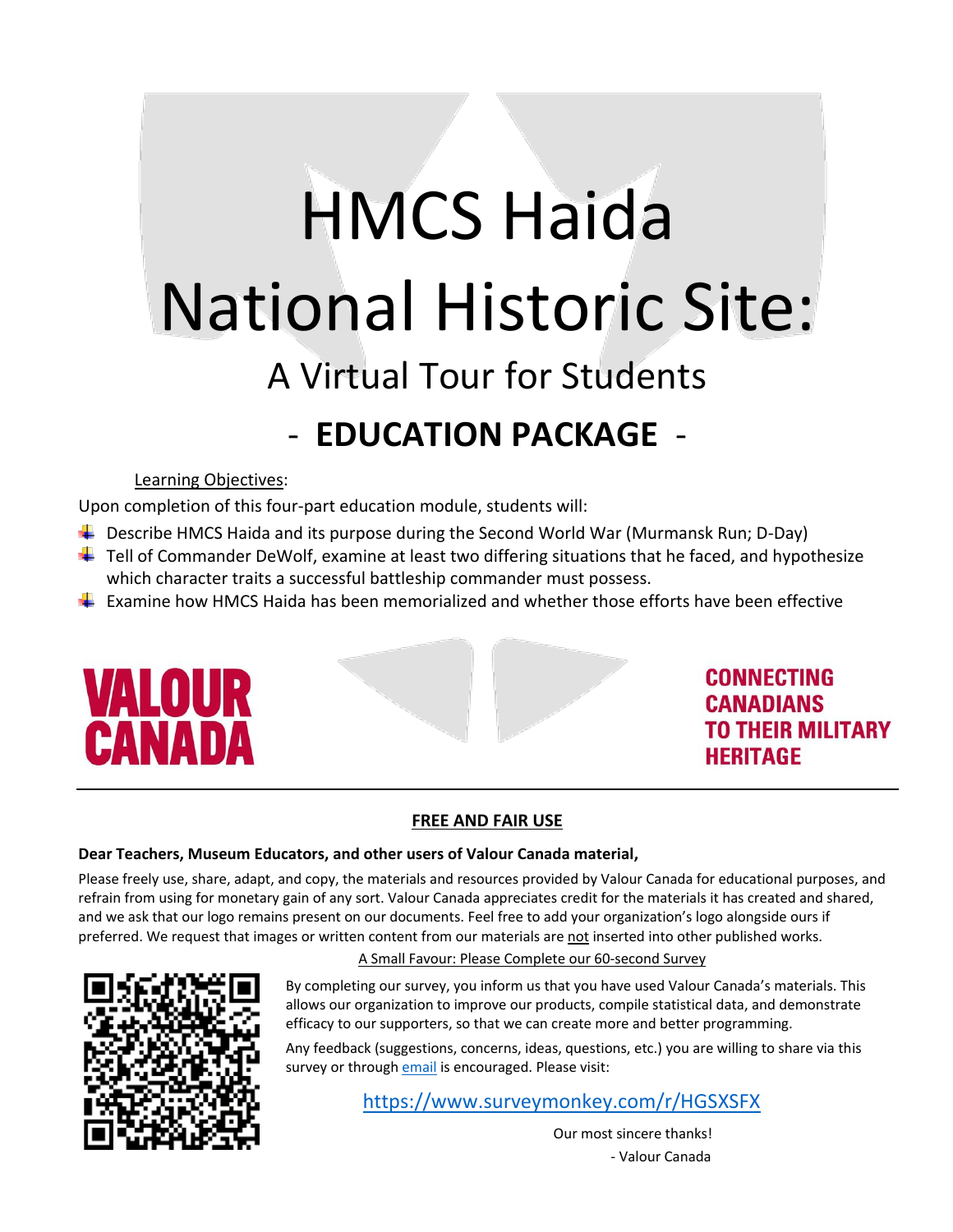### **Instruction Guide for Valour Canada's "HMCS Haida National Historic Site Virtual Tour"**

#### Program Description

Valour Canada and Parks Canada are proud to collaborate on the creation and presentation of this educational virtual tour (VT) of HMCS Haida. There are three parts to this program, plus a fourth that is a culminating discussion. Parts 1, 2, and 3 can be presented simultaneously or as standalone activities to meet classroom needs.

#### **Part 1: Virtual Tour and Fill-in-the-blank worksheet** (20 minutes)

A fill-in-the-blank worksheet will be provided to the students before they access and navigate the VT using a virtual reality headset, laptop, or mobile device. The virtual environment can be found at the "*HMCS Haida*" link [\(https://valourcanada.ca/vr/HAIDA/\)](https://valourcanada.ca/vr/HAIDA/). To complete the task, students must complete the worksheet (see p. 5. The answer key is on p. 4) as they navigate through the VT.

#### **Part 2: Diary Entry** (20 minutes)

Each student will imagine themself being one of the sailors aboard HMCS Haida and will write a diary entry that describes what they would have experienced during their time as a sailor. Students should be prompted to include what their character found to be the most challenging, the most frightening, and the most uplifting (if possible). If students are having a difficult time getting started, prompt them with a specific scenario, e.g. their diary entry writing follows the D-Day landings or the Battle of Ushant, etc., or a specific role, e.g. they are a radio operator, a gunner, a cook, etc. The length of the diary entry is determined by the teacher. There is not a handout for this activity.

#### **Part 3: Independent Research** (30-60 minutes online; 30-60 minutes writing)

Working individually, students will perform an internet and/or library search on Haida Commander Harry DeWolf. Each student will write 3 or 4 paragraphs that include an introductory description of DeWolf, and at least one positive and one negative situation that DeWolf faced during his time as Commander of Haida. The student must finish their writing by choosing one the character trait that they see a most important for a successful commander to have and explain why they think it is so. At least 3 sources must be referenced at the bottom of the page in a referencing format appropriate for the learning level of the student.

#### **Part 4: Culminating Activity: Group Debrief** (10-15 minutes)

A discussion will occur within the group. Students should be prompted with statements like:

- What did you like/dislike about the tour?
- During completion of the tasks which piece(s) of information had the most impact on you? Explain.
- Having completed these tasks, what will you remember one month from now about  $\cdot$  ? (e.g. the tour, one of the sailors, Commander DeWolf, your diary entry, etc.)
- What do you think would have been the most intimidating/surprising/disappointing event for the sailors of HMCS Haida on/at **Explain.** ? (e.g. D-Day, Battle of Ushant, etc.) Explain.
- In your opinion what would be the best part and worst part of working aboard a battleship? Explain.

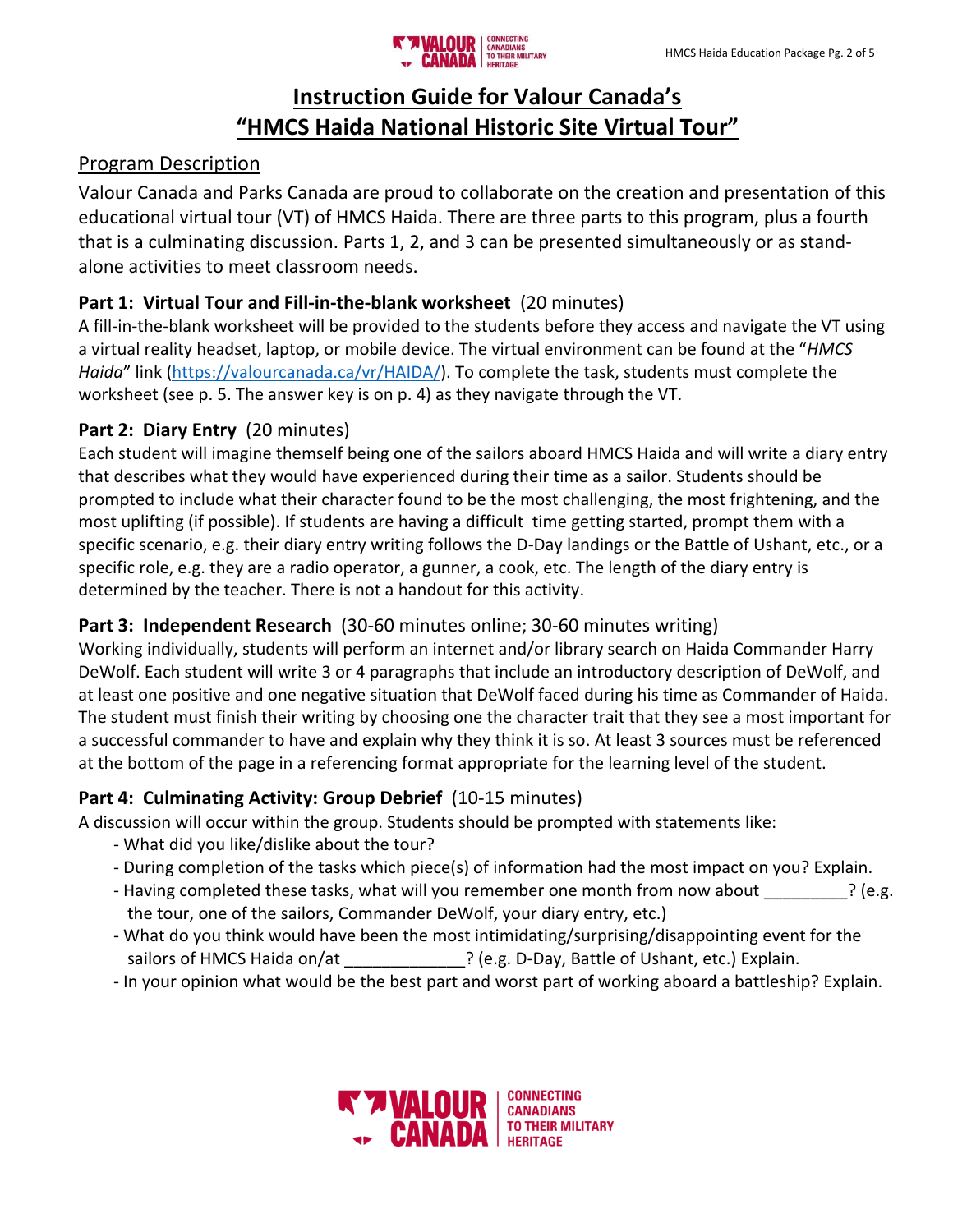

#### General Information and Recommendations

- **Vocabulary**: Basic terminology is used, but young or English-as-a-second-language learners may need some additional support with some words (e.g. torpedo, convoy, landing craft, reef . . .).
- **Preparation**: Computers, tablets, headsets, and other devices should be tested prior to beginning the tour portion of the program.
- **Adaption/Scaffolding Options:** Parts 2, 3, and 4 can be adapted on the fly at the discretion of the teacher.
- **Debrief**: The primary goal is for the learning outcomes (shown on the title page) to be verbalized by the students during the culminating debrief with minimal prompting.

• **Logistical Demands and Suggestions**:

Space: Standard classroom size, with access to computers, tablets, and/or VR headsets Group Size: Standard class size

Age:  $11$  years and up (Gr. 6 +)

**If lacking an adequate number of computers, tablets, or headsets**, the class can be divided into three groups that can then be cycled through parts 1, 2, and 3. Then all students can be brought back together for the Culminating Debrief/Discussion Activity (i.e. Part 4).

#### Tether-points between Provincial Curricula and the Program's Content

Note: Depending on the province/territory, identical topics may be found under entirely different subjects. For example, *Canada in the First World War* is covered in MB's Gr.11 Social Studies, SK's Gr. 10 History, and ON's Gr. 10 Canadian History since WWI.

History (and Civics)

- Conflict: World War II; D-Day; Operation Neptune & Overlord; Fortress Europe/Atlantic Wall
- Citizenship; Heritage

Social Studies/Sciences (and Human Geography)

- Canadian Identity; Nationalism
- International Relations, 19<sup>th</sup>, 20<sup>th</sup> century; Alliances and Rivalries
- Canadian 20<sup>th</sup> century contributions to global stability

Character (or Values) Education

- AB's *Caring, Respectful, and Safe Schools*, ON's *Finding Common Ground*, MB's *Safe and Caring Schools*, BC and YK's *Core Competencies*, NB's *Inclusive Education*, et cetera, all communicate traits held by productive citizens. These include collaboration, empathy, respect, communication, responsibility, leadership, community, appropriate behavior, fairness, and personal development.

#### **Positive Character Traits Modeled during this Program**

Communication, Cooperation, Courage, Resilience, Responsibility, Thoughtfulness



**CONNECTING** 

Any questions, concerns, feedback, or suggestions are always welcome. Contact Valour Canada at: [educator@valourcanada.ca](mailto:educator@valourcanada.ca)

- END HMCS Haida Program Guide –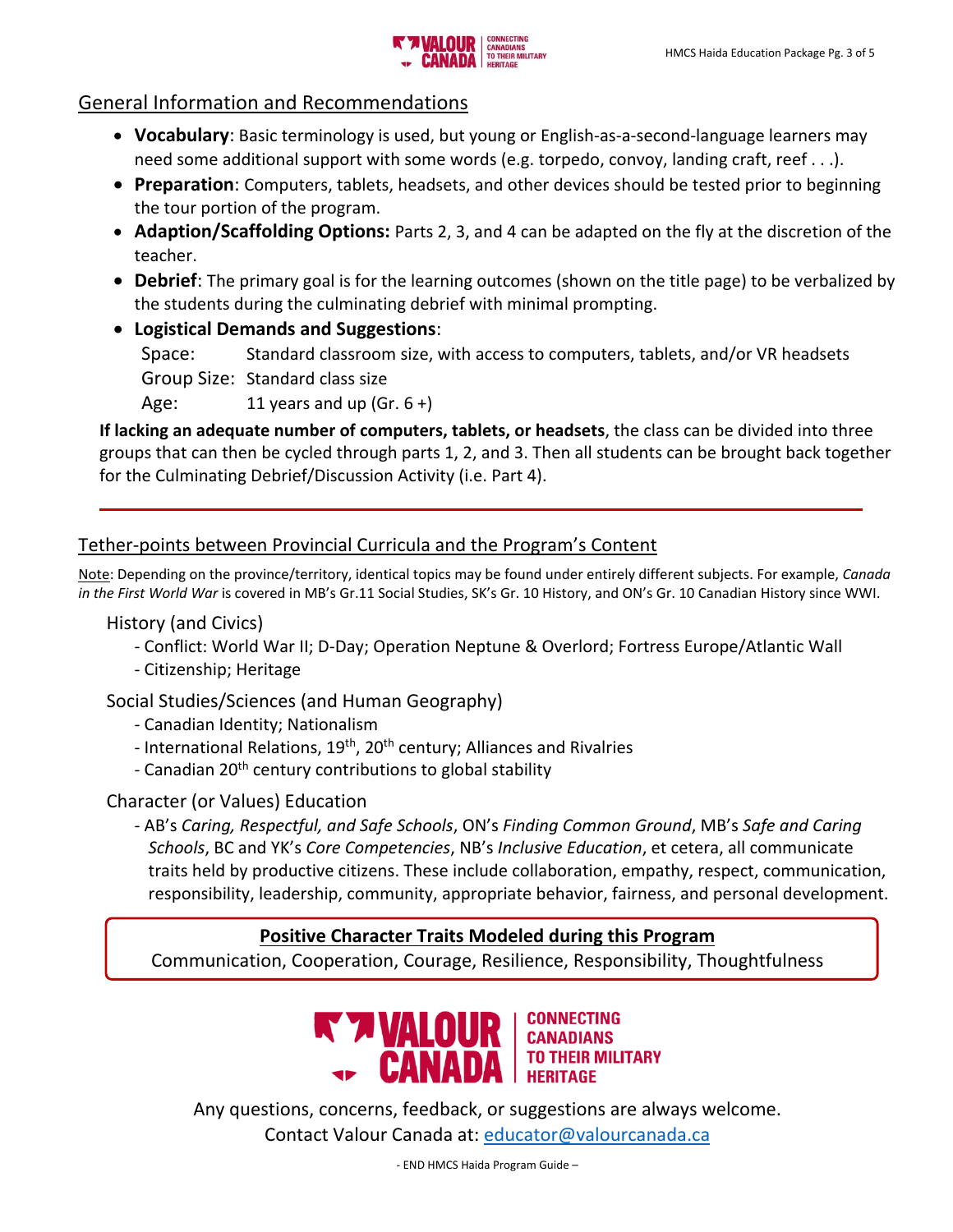

#### Fill-in-the-Blank Answer Key:



- HMCS Haida Badge -

During your virtual tour of HMCS Haida (<https://valourcanada.ca/vr/HAIDA/>), please review the following questions and answer by filling in the blanks:

- 1. HMCS Haida, a \_Tribal-class destroyer (battleship), was commissioned (placed into active duty) in  $1943$  (year) during the Second World War.
- 2. "Harry" DeWolf was the first commander of Haida. He had previously served on 6\_ ships.
- 3. HMCS Haida is well known for doing the \_Murmansk\_ runs in convoys. The convoys did not 'run' between March and September of each year because there was too much daylight and this made the ships an easy target for enemy \_aircraft\_.
- 4. The ship carried  $\frac{4}{\pm}$  (#) \_torpedoes\_. Haida fired many torpedoes but \_never\_ sank an enemy ship.
- 5. When Haida helped sink Nazi torpedo boat T-29 (on 26 Apr 1944), Lieutenant Mawer was formally recognized (mentioned in dispatches) by a senior commander for his \_bravery\_. In support of the \_D-Day/Normandy\_landings in early June of \_1944\_ Haida patrolled the \_English\_Channel that separates the United Kingdom from France. On June 9, three days after the Allied assault in Normandy, Canadian ships, including Haida, were involved in the Battle of Ushant. Lieutenant Mawer was awarded a \_Distinguished Service Cross\_ for his actions that day.
- 6. The destroyer's first mascot was a \_rabbit\_ affectionately known as \_muncher\_. Having an animal aboard was important for maintaining a positive outlook among the sailors.
- 7. Why do you think that survivors of the Scharnhorst were blindfolded? \_\_so they could not see the ship's weaponry or positioning on the deck, or their drop-off location\_
- 8. Control of the ocean shipping lanes was critical for winning the war because if a country could not get supplies/equipment/materials they would be "finished".
- 9. When Haida's sister, HMCS Athabasca, was sunk, Haida rescued  $\,47\,$  (including the 6 rescued with the motor cutter (i.e. boat).
- 10. The primary goal of the Murmansk run was to: \_ supply the U.S.S.R. on the eastern front\_.
- 11. Mess decks often had many sailors who were either eating or sleeping.

BONUS: British Prime Minister Churchill's message to DeWolf, passed to him by the Lord of the Admiralty (Mr. Alexander), was: "**You have come at a time when** \_**destroyers are worth**\_ **their** \_**weight in gold**\_**.**" Why do you think Churchill so highly valued the naval help? Loritain, being an island nation, was Lorich

\_\_concerned about having their supplies cut off. Also, they were preparing for the Normandy invasion\_\_\_